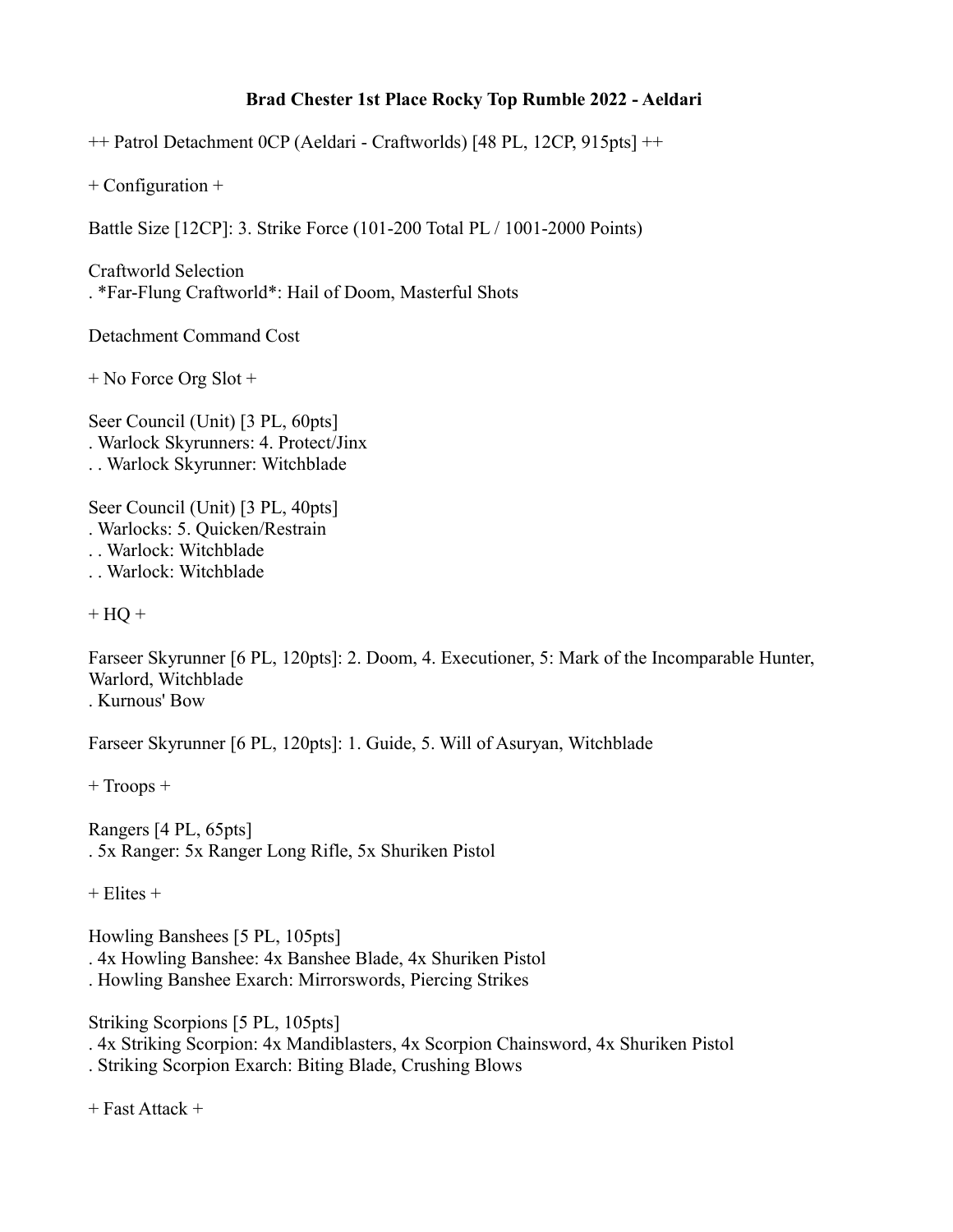Windriders [8 PL, 150pts] . 5x Windrider - Shuriken Cannon: 5x Shuriken Cannon

Windriders [8 PL, 150pts] . 5x Windrider - Shuriken Cannon: 5x Shuriken Cannon

++ Vanguard Detachment -3CP (Aeldari - Craftworlds) [56 PL, -3CP, 1,085pts] ++

+ Configuration +

Craftworld Selection . \*Far-Flung Craftworld\*: Hail of Doom, Masterful Shots

Detachment Command Cost [-3CP]

 $+ HO +$ 

Baharroth [7 PL, 140pts]

+ Troops +

Corsair Voidreavers [3 PL, 50pts] . 4x Corsair Voidreavers: 4x Shuriken Pistol & Aeldari Power Sword . Voidreaver Felarch: Shuriken Pistol

Corsair Voidreavers [3 PL, 50pts] . 4x Corsair Voidreavers: 4x Shuriken Pistol & Aeldari Power Sword . Voidreaver Felarch: Shuriken Pistol

 $+$  Elites  $+$ 

Corsair Voidscarred [4 PL, 85pts] . 4x Corsair Voidscarred w/ Pistol & Aeldari Power Sword . Voidscarred Felarch: Shuriken Pistol . Way Seeker: 1. Fateful Divergence

Corsair Voidscarred [4 PL, 60pts]: 4x Corsair Voidscarred w/ Pistol & Aeldari Power Sword . Voidscarred Felarch: Shuriken Pistol

Dire Avengers [6 PL, 120pts]

. 9x Dire Avenger: 9x Avenger Shuriken Catapult, 9x Plasma Grenades

. Dire Avenger Exarch: Two Avenger Shuriken Catapults

Dire Avengers [6 PL, 120pts]

. 9x Dire Avenger: 9x Avenger Shuriken Catapult, 9x Plasma Grenades

. Dire Avenger Exarch: Two Avenger Shuriken Catapults

Dire Avengers [6 PL, 120pts] . 9x Dire Avenger: 9x Avenger Shuriken Catapult, 9x Plasma Grenades